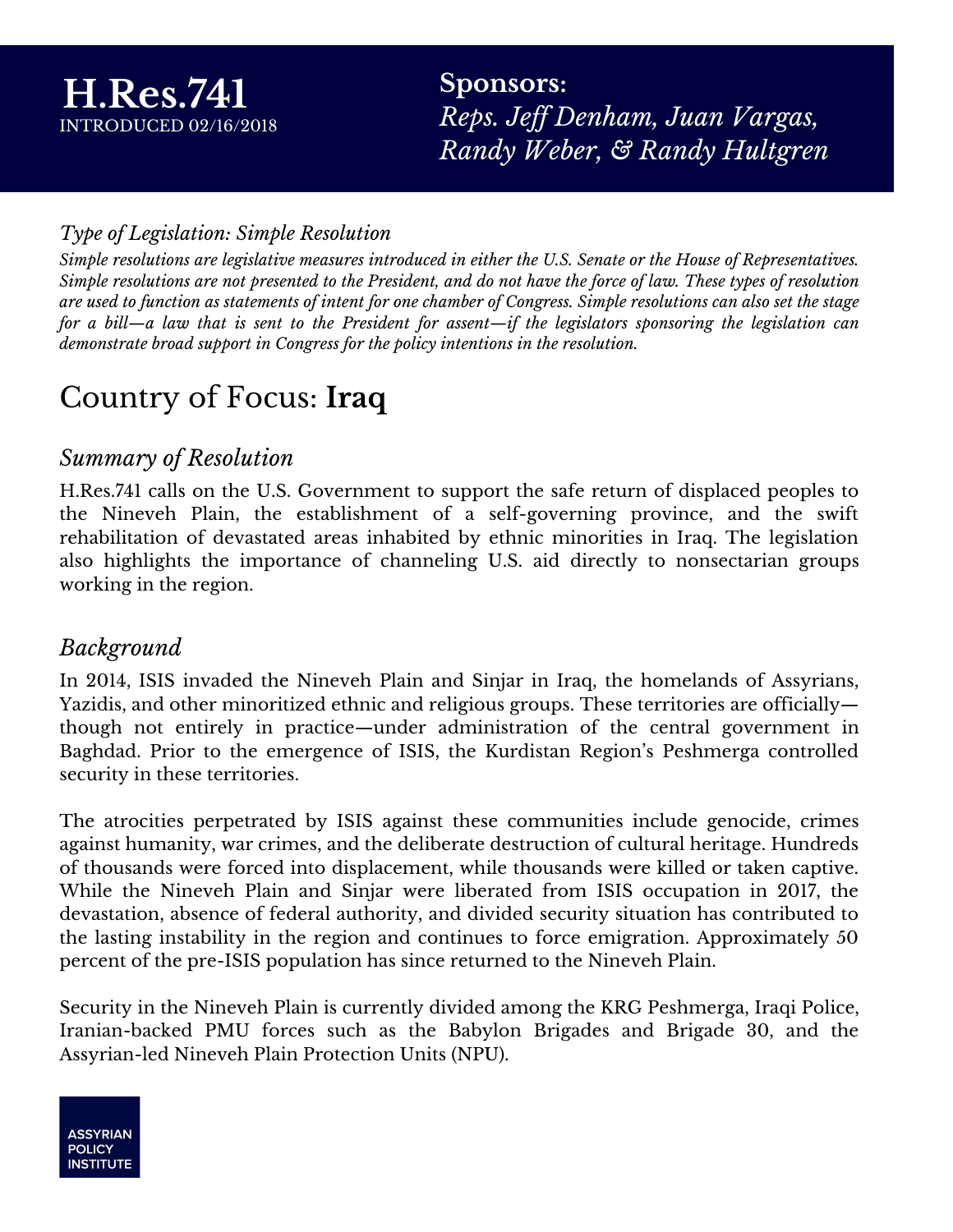# **Positives**

- H.Res.741 highlights the indigenous status of ethnic Assyrians in Iraq, rejects sectarianism by promoting ethnic unity among Assyrians, and acknowledges the existential crisis faced by Assyrians.
- H.Res.741 emphasizes the importance of repatriation to the survival and longevity of endangered communities such as the Assyrians and Yazidis and calls for the United States to work with the Iraqi Government, local governments, and the international community to facilitate the safe return of displaced peoples to the Nineveh Plain.
- H.Res.741 recognizes the significance of the Nineveh Plain to the Christian Assyrian community in Iraq. The Nineveh Plain continues to represent the only hope for a sustainable future for Assyrians in Iraq.
- H.Res.741 calls for the establishment of a Nineveh Plain Governorate administered by the central government in accordance with the Iraqi Council of Ministers decision issued in January 2014 authorizing the creation of such a Governorate.
- H.Res.741 recognizes the significance of the Nineveh Plain Protection Units as the only Christian Assyrian force "formally listed as an ally alongside United States and Coalition forces."
- H.Res.741 emphasizes the need for the United States to facilitate aid and reconstruction efforts in coordination with non-sectarian, minority-led groups in order to "build unity among vulnerable peoples and transcend the vicious cycle of sectarian conflict in Iraq."

### **Negatives**

- H.Res.741 fails to acknowledge the KRG Peshmerga's preemptive and coordinated withdrawal from the Nineveh Plain and Sinjar as ISIS advanced. Acting on official orders from the KRG, the Peshmerga disarmed inhabitants of the Nineveh Plain in July 2014 and retreated in August 2014 ahead of the ISIS assault without notifying local populations. The relevant consequences of the Peshmerga's calculated withdrawal included genocide and the forced displacement of hundreds of thousands of locals. Failure to acknowledge the actions of the KRG in 2014 prevents accountability and promotes a climate of impunity. The Peshmerga have since reasserted their security presence in multiple towns in the Nineveh Plain without the consent of local populations, despite the fact that Assyrians and Yazidis deeply mistrust the Peshmerga as a result of their actions in 2014. Their continued presence has deterred those Assyrians who remain displaced from returning. While tacitly rejecting KRG interference in the Nineveh Plain, H.Res.741 fails to explicitly state that KRG-affiliated forces must be excluded militarily from the permanent security apparatus in the Nineveh Plain.
- H.Res.741 fails to acknowledge the threats posed by Iran-affiliated forces, such as the Babylon Brigades and PMU Brigade 30, operating in the Nineveh Plain.